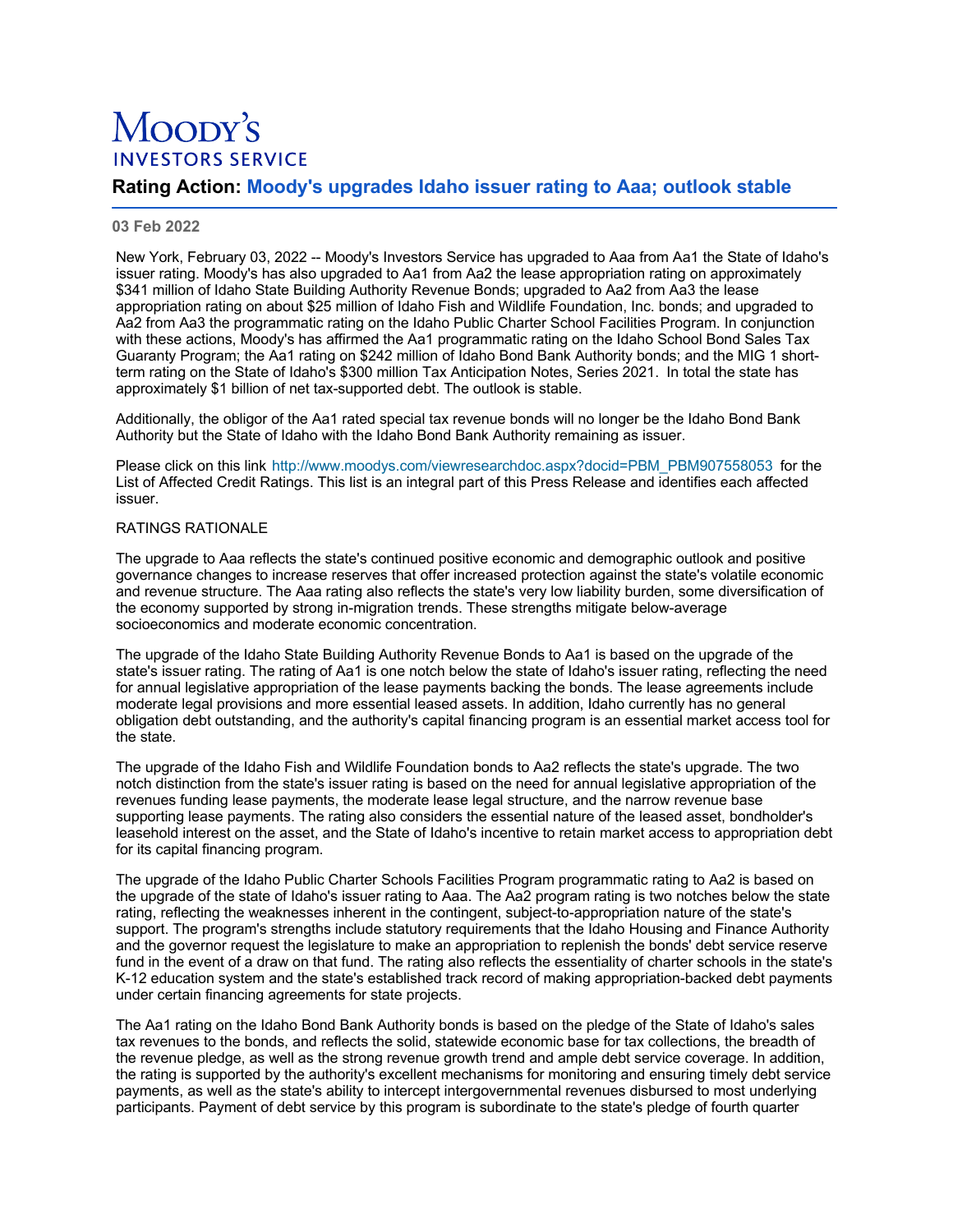general fund revenue to repay its annual tax anticipation note borrowing.

The Aa1 programmatic rating on the Idaho School Bond Sales Tax Guaranty Program is based on the state's pledge of its sales tax revenues to pay debt service if necessary on qualified school district bonds, and reflects the solid, statewide economic and revenue base, as well as a strong revenue growth trend and ample debt service coverage of the guaranteed bonds' debt service. The pledge is also reinforced by a state statute that authorizes the program and the pledge, a continuing appropriation and the state's ability to intercept school aid to repay debt service outlays. The sales tax typically comprises at least 40% of general fund revenue and so the pledge of sales taxes is narrower than one drawing on all general fund revenue.. Payment of debt service by this program also is subordinate to the state's pledge of fourth quarter general fund revenue to repay its annual tax anticipation note borrowing.

The MIG 1 short-term rating on the outstanding Tax Anticipation Notes, Series 2021 reflects Idaho's strong underlying credit quality, ample liquidity afforded by resources available from other state funds if required to pay the notes at maturity, and solid projected coverage of TAN principal at maturity.

# RATING OUTLOOK

The state's stable outlook reflects the expectation that Idaho's strong economic growth trend will continue and conservative fiscal management will balance new growth-induced needs with structurally balanced financial performance and ample reserves.

The stable outlooks on the programmatic ratings for the Idaho Public Charter School Facilities Program and the Idaho School Bond Sales Tax Guaranty Program are derived from the state's outlook.

The short-term MIG 1 rating has no outlook.

# FACTORS THAT COULD LEAD TO AN UPGRADE OF THE RATINGS

For the state's issuer rating and notched lease appropriation ratings (Idaho State Building Authority bonds, Idaho Fish and Wildlife Foundation bonds and the Idaho Public Charter School Facilities Program programmatic rating):

- NA

For the special tax ratings (Idaho Bond Bank bonds and the Idaho School Bond Sales Tax Guaranty Program programmatic rating):

- Significant additional coverage by sales tax of statutory sales tax distributions

For the short-term rating:

- NA

# FACTORS THAT COULD LEAD TO A DOWNGRADE OF THE RATINGS

For the state's issuer rating:

- Significant economic slowing resulting in weaker revenue performance that severely strains state finances

- A shift away from the state's trend of well managed financial operations

For notched lease appropriation ratings (Idaho State Building Authority bonds, Idaho Fish and Wildlife Foundation bonds and the Idaho Public Charter School Facilities Program programmatic rating):

- Downgrade of state issuer rating

For special tax ratings (Idaho Bond Bank bonds and the Idaho School Bond Sales Tax Guaranty Program programmatic rating):

- Significant additional leveraging of state sales tax revenues reducing available resources to support debt service

- Substantial, sustained decline in state sales tax revenues that pressures debt service coverage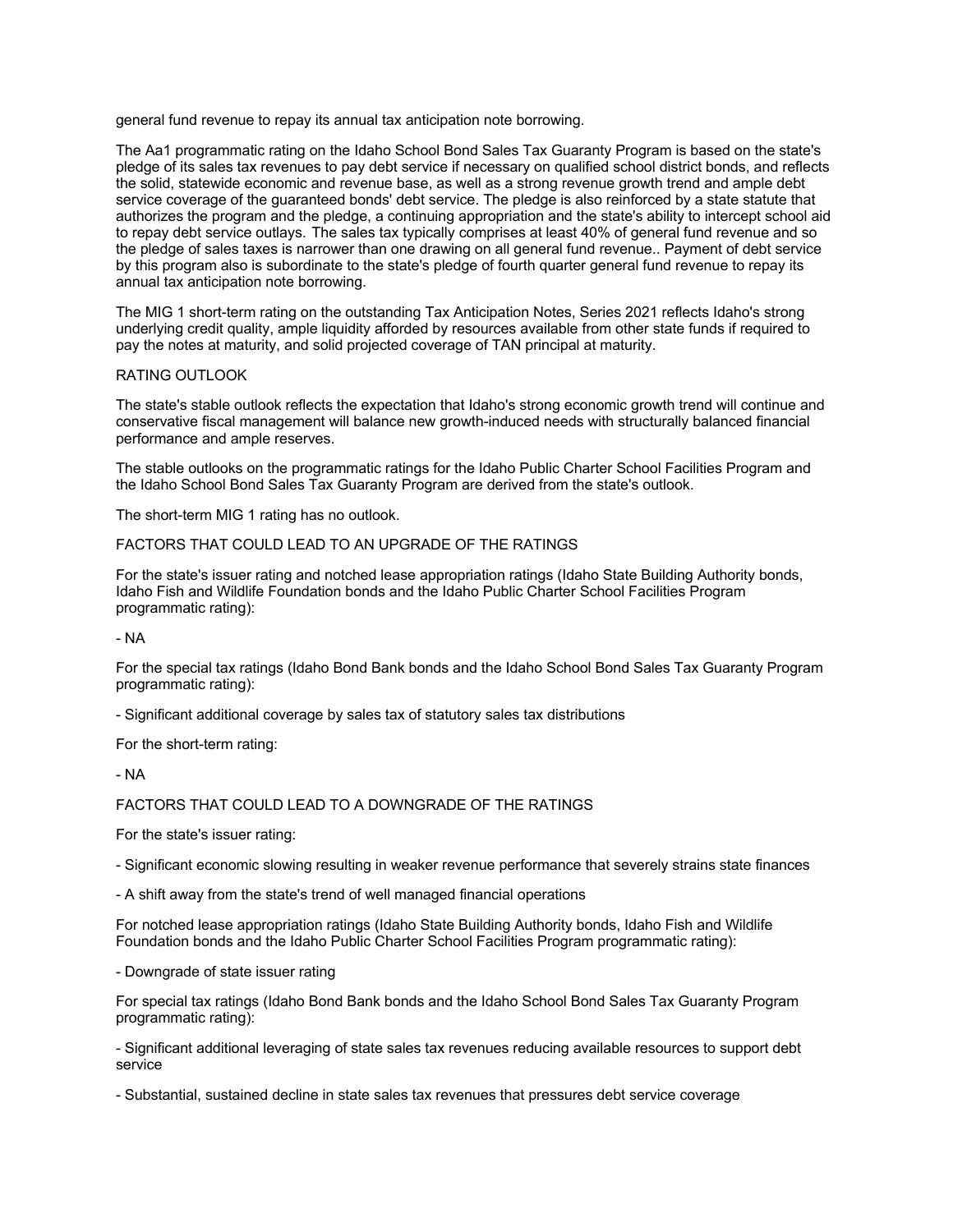For the short-term rating:

- Substantial weakening of the state's general credit quality

- Significant revenue underperformance, reduction in other borrowable cash resources, or sustained slowdown in reaching full funding of the note repayment account compared to recent history

#### LEGAL SECURITY

For Idaho State Building Authority bonds:

The bonds are paid through separate lease agreements between the Idaho State Building Authority (the authority), as lessor, and the state, through its various state departments, as lessees.

For Idaho Bond Bank bonds:

The IBBA revenue bonds are ultimately secured by statute pledging the state's general fund sales tax revenues to pay debt service in the event that participants do not make timely payments on their loans.

For Idaho Fish & Wildlife bonds:

The bonds are paid through a lease agreement between the Idaho Fish and Wildlife Foundation, Inc. (the foundation), as lessor, and the state, through its Idaho Department of Fish and Game (the department), as lessee.

For Idaho Public Charter School Facilities Program:

Idaho Code Section 33-5218 creates the Idaho Public Charter School Facilities Program, also known as the Idaho Public Charter School Facilities Program. The statute authorizes the governor to request, and the legislature to appropriate, amounts sufficient to replenish debt service reserve funds established by qualifying charter schools when drawn on if necessary.

For Idaho School Bond Sales Tax Guaranty Program:

The ISBGP revenue bonds are ultimately secured by statute pledging the state's general fund sales tax revenues to pay debt service in the event that participating school districts do not make timely payments on their voter-approved GO debt service.

For Idaho Tax Anticipation Note bonds:

The notes are secured by an irrevocable pledge of general tax revenue to be received in the fourth quarter of fiscal 2022, the state's faith and credit pledge, and other borrowable resources in the event fourth-quarter general fund revenues are insufficient.

# PROFILE

Idaho is the 38th-largest state, with a population of 1.9 million. It had a gross domestic product of \$83.8 billion as of December 2020, which ranks 39th in the US, and per-capita income of \$48,759.

# **METHODOLOGY**

The principal methodology used in the state issuer rating was US States and Territories published in April 2018 and available at [https://www.moodys.com/researchdocumentcontentpage.aspx?docid=PBM\\_1084466](https://www.moodys.com/researchdocumentcontentpage.aspx?docid=PBM_1084466) . The principal methodology used in the lease and Idaho Public Charter School Facilities Program programmatic ratings was Lease, Appropriation, Moral Obligation and Comparable Debt of US State and Local Governments Methodology published in November 2021 and available at

[https://www.moodys.com/researchdocumentcontentpage.aspx?docid=PBM\\_1298498](https://www.moodys.com/researchdocumentcontentpage.aspx?docid=PBM_1298498) . The principal methodology used in the special tax and Idaho School Bond Sales Tax Guaranty Program programmatic ratings was US Public Finance Special Tax Methodology published in January 2021 and available at [https://www.moodys.com/researchdocumentcontentpage.aspx?docid=PBM\\_1260087](https://www.moodys.com/researchdocumentcontentpage.aspx?docid=PBM_1260087) . The principal methodology used in the short-term rating was Short-term Debt of US States, Municipalities and Nonprofits Methodology published in July 2020 and available at

[https://www.moodys.com/researchdocumentcontentpage.aspx?docid=PBM\\_1210749](https://www.moodys.com/researchdocumentcontentpage.aspx?docid=PBM_1210749) . Alternatively, please see the Rating Methodologies page on www.moodys.com for a copy of these methodologies.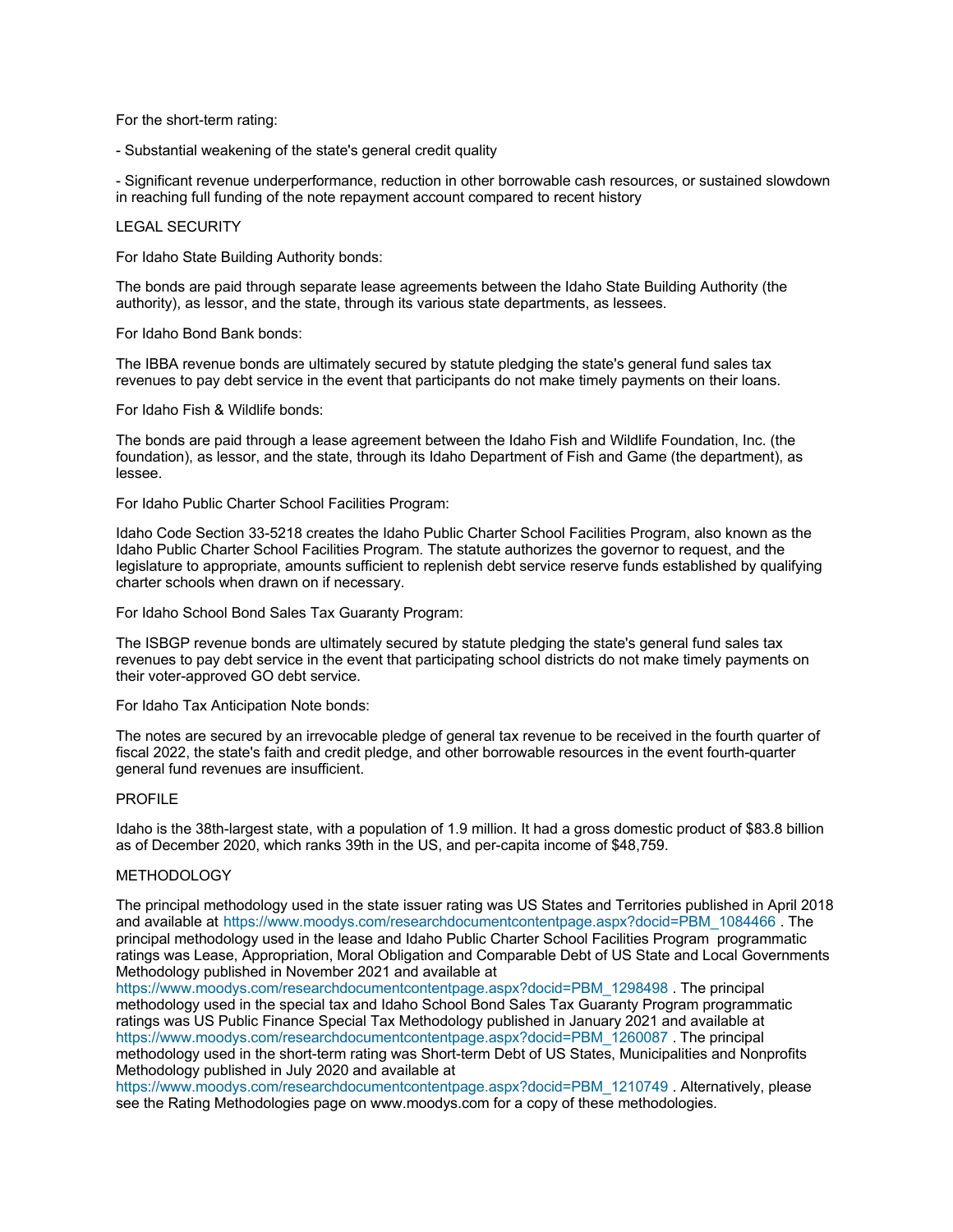#### REGULATORY DISCLOSURES

The List of Affected Credit Ratings announced here are all solicited credit ratings. For additional information, please refer to Moody's Policy for Designating and Assigning Unsolicited Credit Ratings available on its website www.moodys.com. Additionally, the List of Affected Credit Ratings includes additional disclosures that vary with regard to some of the ratings. Please click on this link

[http://www.moodys.com/viewresearchdoc.aspx?docid=PBM\\_PBM907558053](http://www.moodys.com/viewresearchdoc.aspx?docid=PBM_PBM907558053) for the List of Affected Credit Ratings. This list is an integral part of this Press Release and provides, for each of the credit ratings covered, Moody's disclosures on the following items:

- Rating Solicitation
- Issuer Participation
- Participation: Access to Management
- Participation: Access to Internal Documents
- Endorsement

For further specification of Moody's key rating assumptions and sensitivity analysis, see the sections Methodology Assumptions and Sensitivity to Assumptions in the disclosure form. Moody's Rating Symbols and [Definitions can be found at: https://www.moodys.com/researchdocumentcontentpage.aspx?](https://www.moodys.com/researchdocumentcontentpage.aspx?docid=PBC_79004) docid=PBC\_79004.

For ratings issued on a program, series, category/class of debt or security this announcement provides certain regulatory disclosures in relation to each rating of a subsequently issued bond or note of the same series, category/class of debt, security or pursuant to a program for which the ratings are derived exclusively from existing ratings in accordance with Moody's rating practices. For ratings issued on a support provider, this announcement provides certain regulatory disclosures in relation to the credit rating action on the support provider and in relation to each particular credit rating action for securities that derive their credit ratings from the support provider's credit rating. For provisional ratings, this announcement provides certain regulatory disclosures in relation to the provisional rating assigned, and in relation to a definitive rating that may be assigned subsequent to the final issuance of the debt, in each case where the transaction structure and terms have not changed prior to the assignment of the definitive rating in a manner that would have affected the rating. For further information please see the ratings tab on the issuer/entity page for the respective issuer on www.moodys.com.

The ratings have been disclosed to the rated entity or its designated agent(s) and issued with no amendment resulting from that disclosure.

Regulatory disclosures contained in this press release apply to the credit rating and, if applicable, the related rating outlook or rating review.

Moody's general principles for assessing environmental, social and governance (ESG) risks in our credit analysis can be found at [http://www.moodys.com/researchdocumentcontentpage.aspx?docid=PBC\\_1288235](http://www.moodys.com/researchdocumentcontentpage.aspx?docid=PBC_1288235).

Please see www.moodys.com for any updates on changes to the lead rating analyst and to the Moody's legal entity that has issued the rating.

Please see the ratings tab on the issuer/entity page on www.moodys.com for additional regulatory disclosures for each credit rating.

Marcia Van Wagner Lead Analyst State Ratings Moody's Investors Service, Inc. 7 World Trade Center 250 Greenwich Street New York 10007 JOURNALISTS: 1 212 553 0376 Client Service: 1 212 553 1653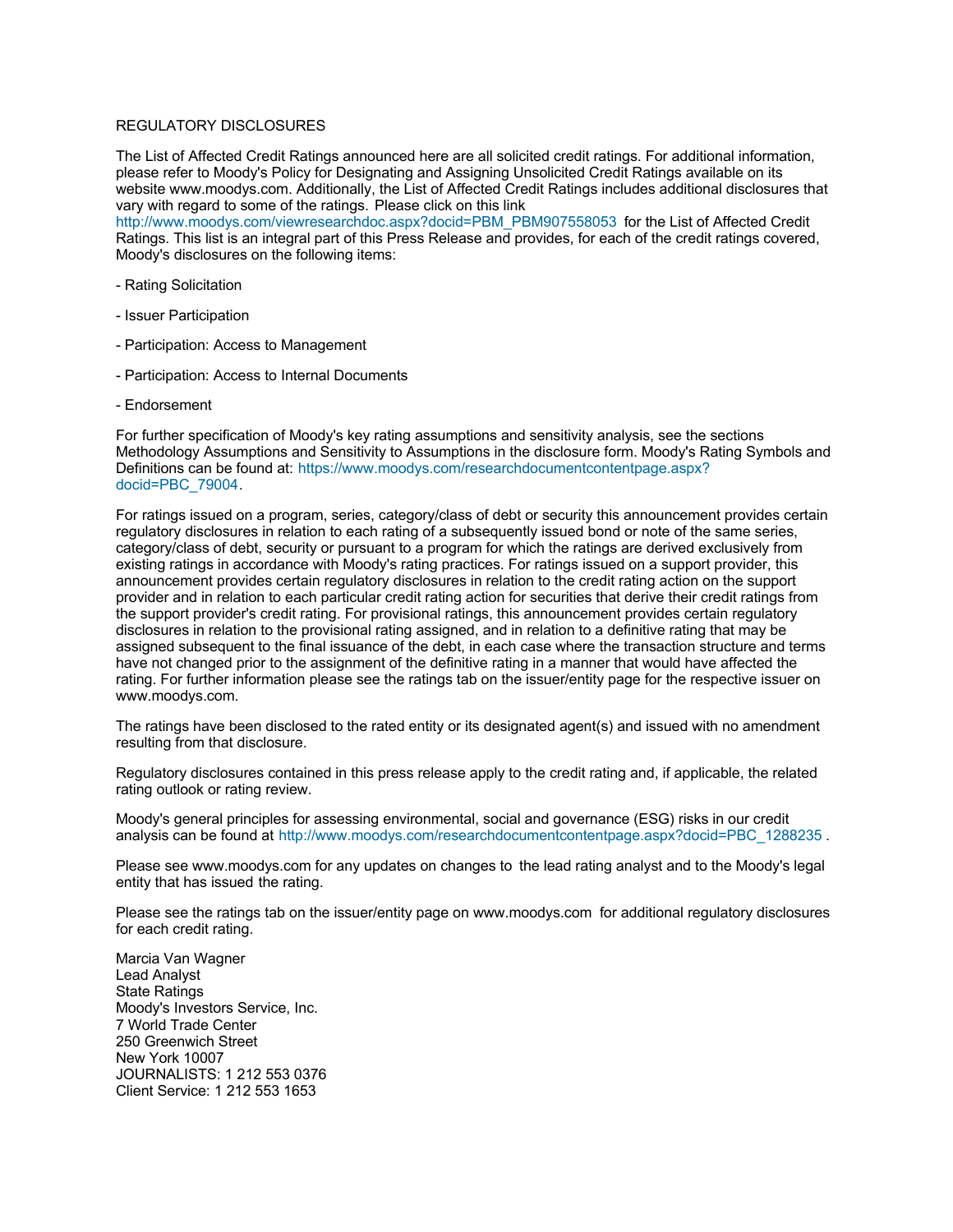Nicholas Samuels Additional Contact State Ratings JOURNALISTS: 1 212 553 0376 Client Service: 1 212 553 1653

Releasing Office: Moody's Investors Service, Inc. 250 Greenwich Street New York, NY 10007 U.S.A JOURNALISTS: 1 212 553 0376 Client Service: 1 212 553 1653



© 2022 Moody's Corporation, Moody's Investors Service, Inc., Moody's Analytics, Inc. and/or their licensors and affiliates (collectively, "MOODY'S"). All rights reserved.

**CREDIT RATINGS ISSUED BY MOODY'S CREDIT RATINGS AFFILIATES ARE THEIR CURRENT OPINIONS OF THE RELATIVE FUTURE CREDIT RISK OF ENTITIES, CREDIT COMMITMENTS, OR DEBT OR DEBT-LIKE SECURITIES, AND MATERIALS, PRODUCTS, SERVICES AND INFORMATION PUBLISHED BY MOODY'S (COLLECTIVELY, "PUBLICATIONS") MAY INCLUDE SUCH CURRENT OPINIONS. MOODY'S DEFINES CREDIT RISK AS THE RISK THAT AN ENTITY MAY NOT MEET ITS CONTRACTUAL FINANCIAL OBLIGATIONS AS THEY COME DUE AND ANY ESTIMATED FINANCIAL LOSS IN THE EVENT OF DEFAULT OR IMPAIRMENT. SEE APPLICABLE MOODY'S RATING SYMBOLS AND DEFINITIONS PUBLICATION FOR INFORMATION ON THE TYPES OF CONTRACTUAL FINANCIAL OBLIGATIONS ADDRESSED BY MOODY'S CREDIT RATINGS. CREDIT RATINGS DO NOT ADDRESS ANY OTHER RISK, INCLUDING BUT NOT LIMITED TO: LIQUIDITY RISK, MARKET VALUE RISK, OR PRICE VOLATILITY. CREDIT RATINGS, NON-CREDIT ASSESSMENTS ("ASSESSMENTS"), AND OTHER OPINIONS INCLUDED IN MOODY'S PUBLICATIONS ARE NOT STATEMENTS OF CURRENT OR HISTORICAL FACT. MOODY'S PUBLICATIONS MAY ALSO INCLUDE QUANTITATIVE MODEL-BASED ESTIMATES OF CREDIT RISK AND RELATED OPINIONS OR COMMENTARY PUBLISHED BY MOODY'S ANALYTICS, INC. AND/OR ITS AFFILIATES. MOODY'S CREDIT RATINGS, ASSESSMENTS, OTHER OPINIONS AND PUBLICATIONS DO NOT CONSTITUTE OR PROVIDE INVESTMENT OR FINANCIAL ADVICE, AND MOODY'S CREDIT RATINGS, ASSESSMENTS, OTHER OPINIONS AND PUBLICATIONS ARE NOT AND DO NOT PROVIDE RECOMMENDATIONS TO PURCHASE, SELL, OR HOLD PARTICULAR SECURITIES. MOODY'S CREDIT RATINGS, ASSESSMENTS, OTHER OPINIONS AND PUBLICATIONS DO NOT COMMENT ON THE SUITABILITY OF AN INVESTMENT FOR ANY PARTICULAR INVESTOR. MOODY'S ISSUES ITS CREDIT RATINGS, ASSESSMENTS AND OTHER OPINIONS AND PUBLISHES ITS PUBLICATIONS WITH THE EXPECTATION AND UNDERSTANDING THAT EACH INVESTOR WILL, WITH DUE CARE, MAKE ITS OWN STUDY AND EVALUATION OF EACH SECURITY THAT IS UNDER CONSIDERATION FOR PURCHASE, HOLDING, OR SALE.** 

MOODY'S CREDIT RATINGS, ASSESSMENTS, OTHER OPINIONS, AND PUBLICATIONS ARE NOT INTENDED FOR USE BY RETAIL INVESTORS AND IT WOULD BE RECKLESS AND INAPPROPRIATE FOR RETAIL INVESTORS TO USE MOODY'S CREDIT RATINGS, ASSESSMENTS, OTHER OPINIONS OR PUBLICATIONS WHEN MAKING AN INVESTMENT DECISION. IF IN DOUBT YOU SHOULD CONTACT YOUR FINANCIAL OR OTHER PROFESSIONAL ADVISER.

ALL INFORMATION CONTAINED HEREIN IS PROTECTED BY LAW, INCLUDING BUT NOT LIMITED TO, COPYRIGHT LAW, AND NONE OF SUCH INFORMATION MAY BE COPIED OR OTHERWISE REPRODUCED, REPACKAGED, FURTHER TRANSMITTED, TRANSFERRED, DISSEMINATED, REDISTRIBUTED OR RESOLD, OR STORED FOR SUBSEQUENT USE FOR ANY SUCH PURPOSE, IN WHOLE OR IN PART, IN ANY FORM OR MANNER OR BY ANY MEANS WHATSOEVER, BY ANY PERSON WITHOUT MOODY'S PRIOR WRITTEN CONSENT.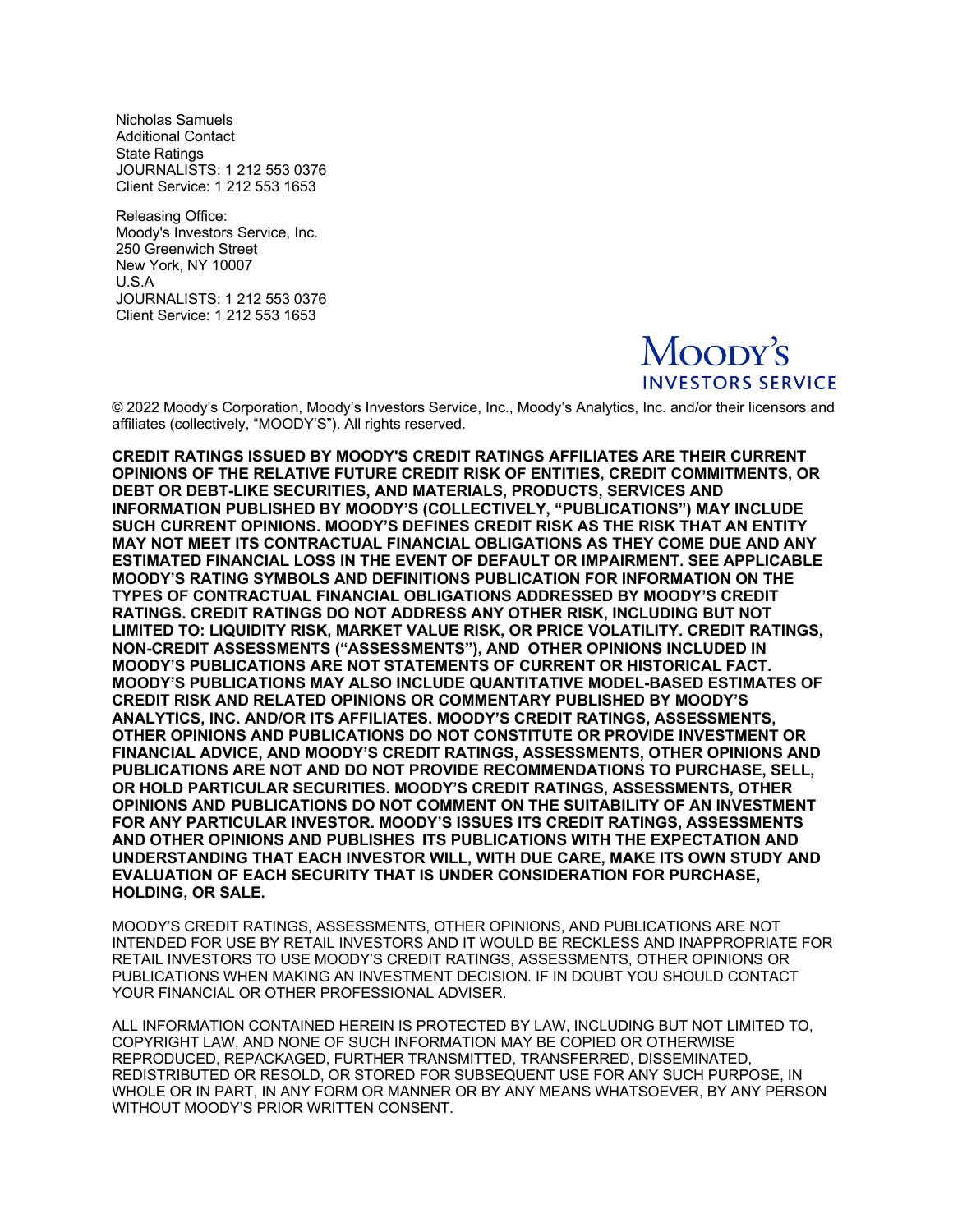MOODY'S CREDIT RATINGS, ASSESSMENTS, OTHER OPINIONS AND PUBLICATIONS ARE NOT INTENDED FOR USE BY ANY PERSON AS A BENCHMARK AS THAT TERM IS DEFINED FOR REGULATORY PURPOSES AND MUST NOT BE USED IN ANY WAY THAT COULD RESULT IN THEM BEING CONSIDERED A BENCHMARK.

All information contained herein is obtained by MOODY'S from sources believed by it to be accurate and reliable. Because of the possibility of human or mechanical error as well as other factors, however, all information contained herein is provided "AS IS" without warranty of any kind. MOODY'S adopts all necessary measures so that the information it uses in assigning a credit rating is of sufficient quality and from sources MOODY'S considers to be reliable including, when appropriate, independent third-party sources. However, MOODY'S is not an auditor and cannot in every instance independently verify or validate information received in the rating process or in preparing its Publications.

To the extent permitted by law, MOODY'S and its directors, officers, employees, agents, representatives, licensors and suppliers disclaim liability to any person or entity for any indirect, special, consequential, or incidental losses or damages whatsoever arising from or in connection with the information contained herein or the use of or inability to use any such information, even if MOODY'S or any of its directors, officers, employees, agents, representatives, licensors or suppliers is advised in advance of the possibility of such losses or damages, including but not limited to: (a) any loss of present or prospective profits or (b) any loss or damage arising where the relevant financial instrument is not the subject of a particular credit rating assigned by MOODY'S.

To the extent permitted by law, MOODY'S and its directors, officers, employees, agents, representatives, licensors and suppliers disclaim liability for any direct or compensatory losses or damages caused to any person or entity, including but not limited to by any negligence (but excluding fraud, willful misconduct or any other type of liability that, for the avoidance of doubt, by law cannot be excluded) on the part of, or any contingency within or beyond the control of, MOODY'S or any of its directors, officers, employees, agents, representatives, licensors or suppliers, arising from or in connection with the information contained herein or the use of or inability to use any such information.

NO WARRANTY, EXPRESS OR IMPLIED, AS TO THE ACCURACY, TIMELINESS, COMPLETENESS, MERCHANTABILITY OR FITNESS FOR ANY PARTICULAR PURPOSE OF ANY CREDIT RATING, ASSESSMENT, OTHER OPINION OR INFORMATION IS GIVEN OR MADE BY MOODY'S IN ANY FORM OR MANNER WHATSOEVER.

Moody's Investors Service, Inc., a wholly-owned credit rating agency subsidiary of Moody's Corporation ("MCO"), hereby discloses that most issuers of debt securities (including corporate and municipal bonds, debentures, notes and commercial paper) and preferred stock rated by Moody's Investors Service, Inc. have, prior to assignment of any credit rating, agreed to pay to Moody's Investors Service, Inc. for credit ratings opinions and services rendered by it fees ranging from \$1,000 to approximately \$5,000,000. MCO and Moody's Investors Service also maintain policies and procedures to address the independence of Moody's Investors Service credit ratings and credit rating processes. Information regarding certain affiliations that may exist between directors of MCO and rated entities, and between entities who hold credit ratings from Moody's Investors Service and have also publicly reported to the SEC an ownership interest in MCO of more than 5%, is posted annually at [www.moodys.com](http://www.moodys.com/) under the heading "Investor Relations — Corporate Governance — Director and Shareholder Affiliation Policy."

Additional terms for Australia only: Any publication into Australia of this document is pursuant to the Australian Financial Services License of MOODY'S affiliate, Moody's Investors Service Pty Limited ABN 61 003 399 657AFSL 336969 and/or Moody's Analytics Australia Pty Ltd ABN 94 105 136 972 AFSL 383569 (as applicable). This document is intended to be provided only to "wholesale clients" within the meaning of section 761G of the Corporations Act 2001. By continuing to access this document from within Australia, you represent to MOODY'S that you are, or are accessing the document as a representative of, a "wholesale client" and that neither you nor the entity you represent will directly or indirectly disseminate this document or its contents to "retail clients" within the meaning of section 761G of the Corporations Act 2001. MOODY'S credit rating is an opinion as to the creditworthiness of a debt obligation of the issuer, not on the equity securities of the issuer or any form of security that is available to retail investors.

Additional terms for Japan only: Moody's Japan K.K. ("MJKK") is a wholly-owned credit rating agency subsidiary of Moody's Group Japan G.K., which is wholly-owned by Moody's Overseas Holdings Inc., a wholly-owned